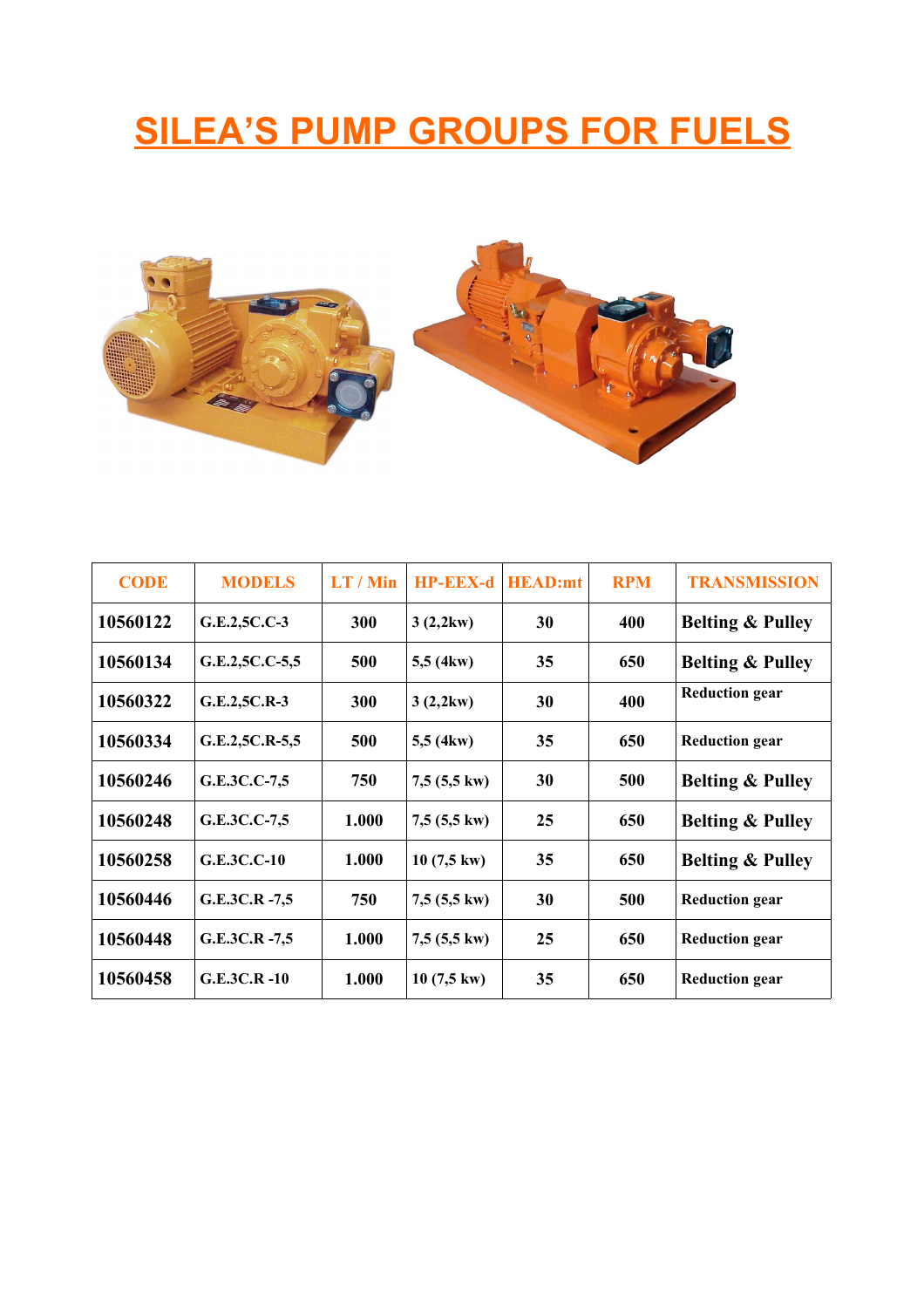# **SILEA'S PUMP GROUPS FOR ADDITIVES**



| <b>CODE</b> | <b>MODELS</b>      | LT / Min   | <b>HP-EEX-d</b>       | <b>HEAD:mt</b> | <b>RPM</b> | <b>TRANSMISSION</b>         |
|-------------|--------------------|------------|-----------------------|----------------|------------|-----------------------------|
| 10560522    | G.E.2,5S.C-3       | 300        | 3(2,2kw)              | 30             | 400        | <b>Belting &amp; Pulley</b> |
| 10560534    | $G.E.2, 5S.C-5, 5$ | 500        | 5,5(4kw)              | 35             | 650        | <b>Belting &amp; Pulley</b> |
| 10560722    | G.E.2,5S.R-3       | <b>300</b> | 3(2,2kw)              | 30             | 400        | <b>Reduction gear</b>       |
| 10560734    | $G.E.2, 5S.R-5, 5$ | 500        | $5,5$ (4kw)           | 35             | 650        | <b>Reduction gear</b>       |
| 10560646    | G.E.3S.C-7,5       | 750        | $7,5(5,5 \text{ kw})$ | 30             | 500        | <b>Belting &amp; Pulley</b> |
| 10560648    | G.E.3S.C-7,5       | 1.000      | $7,5(5,5 \text{ kw})$ | 25             | 650        | <b>Belting &amp; Pulley</b> |
| 10560658    | G.E.3S.C-10        | 1.000      | $10(7,5 \text{ kW})$  | 35             | 650        | <b>Belting &amp; Pulley</b> |
| 10560846    | G.E.3S.R -7,5      | 750        | $7,5(5,5 \text{ kw})$ | 30             | 500        | <b>Reduction gear</b>       |
| 10560848    | $G.E.3S.R. -7,5$   | 1.000      | $7,5(5,5 \text{ kw})$ | 25             | 650        | <b>Reduction gear</b>       |
| 10560858    | G.E.3S.R -10       | 1.000      | $10(7,5 \text{ kW})$  | 35             | 650        | <b>Reduction gear</b>       |

# **A BETTER PERFORMANCE IMPLIES LOWER OPERATIONAL COSTS**

### · **How do rotary vane pumps work?**

Silea S.r.l. self-priming volumetric rotary vane pumps move an equal amount of liquid with every turn of the rotor.